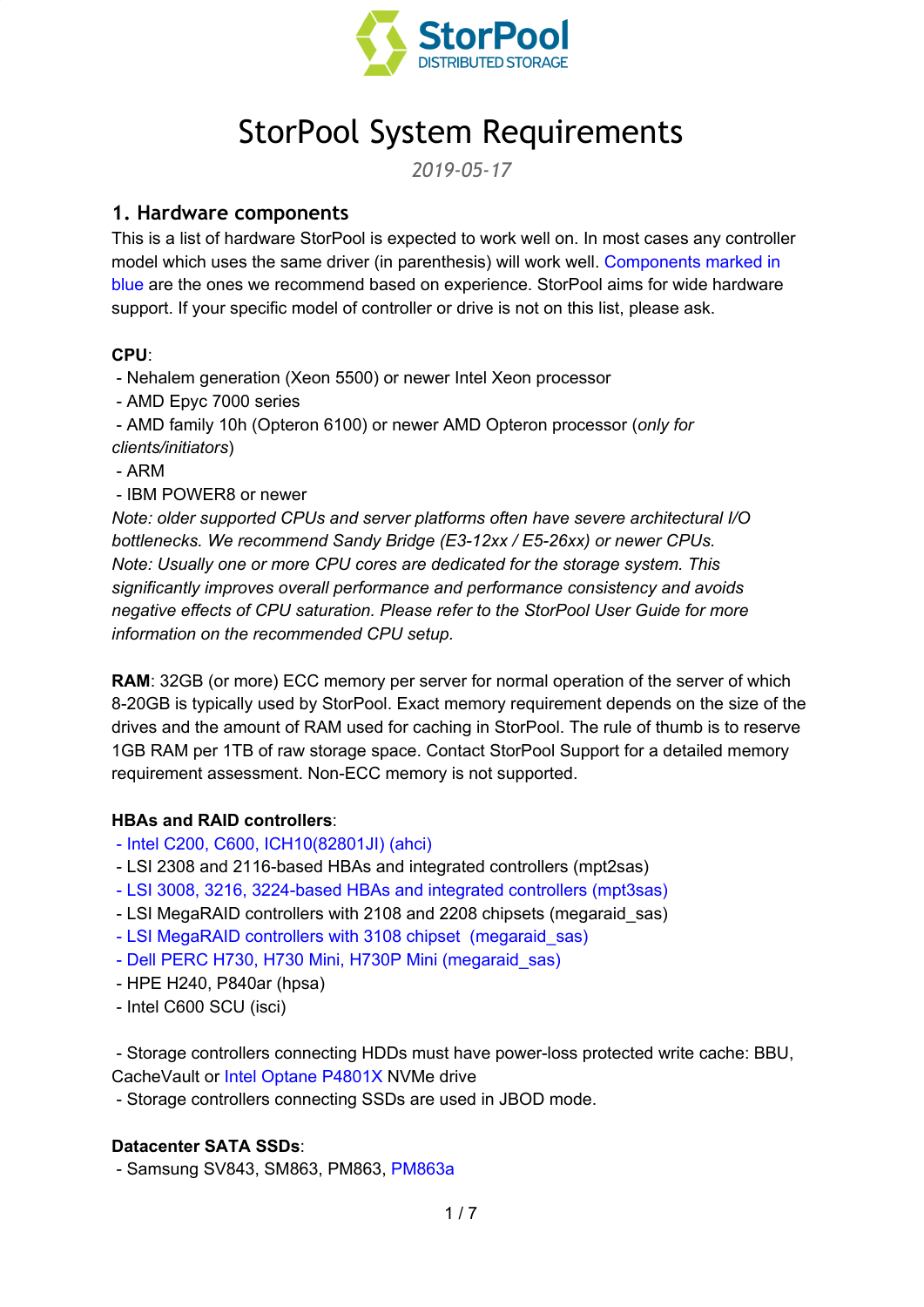

- Intel DC S3500, S3510, S3520, S3610, S3700, S3710, S4500, S4600, S4510, S4610

- Micron M500DC, M510DC, X5100 ECO/PRO/MAX\*
- HPE 1.92TB SATA 6G RI SFF SC DS SSD (868826-B21)
- Toshiba HK4 (Hawk-4) Series
- SanDisk (ex. Smart Storage Systems) CloudSpeed 1000E, Eco, Ascend
- HGST Ultrastar DC SS200
- minimum size is restricted to 960GB
- minimum number of 8 drives per cluster in same size are recommended

*Note: An SSD on this list that's not in blue means that we have performed validation tests on the drive and have not noticed any performance degradation or general issues which would prevent it from working with StorPool. The drives in blue also have been in production use for prolonged period of time under different workloads and have not shown performance degradation or other issues.*

\* - Ensure that the drive is with the latest firmware recommended by the vendor, there are known good versions in the table below

#### **NVMe SSDs:**

- Samsung PM963
- Intel P3520, P3600, P3608, P3700, P4500, P4600, P4510, P4610
- Micron 9200 ECO, PRO
- Seagate Nytro 1551
- Toshiba PX04PMC
- Huawei ES300 V3

*Note: See the note on Datacenter SATA SSDs above.*

#### **HDDs**:

- Any enterprise-grade SAS or SATA hard drive
- We've had good experience with HGST Ultrastar, WD Re, Seagate and Toshiba HDDs.
- storage controllers connecting HDDs must have power-loss protected write cache: BBU,
- CacheVault or Intel Optane drive
- 512n, 512e and 4kn format drives are supported.

- maximum size is restricted to 4TB, to ensure sufficient performance. Using bigger size HDDs, up to 12TB, is only acceptable in large backup systems >100TB usable capacity and really cold data.

#### **10 Gigabit Ethernet controllers**:

- Mellanox ConnectX-3, ConnectX-3 Pro (mlx4\_en)
- Mellanox ConnectX-4 Lx (mlx5\_core)
- Intel 82599, X520, X540, X550 (ixgbe)
- Intel X710 and XL710 (i40e)
- Qlogic QLE3440-CU, QLE3442-CU (bnx2x)
- Broadcom BCM57810, BCM57840S (bnx2x)

#### **25/40/50/56 Gigabit Ethernet controllers:**

- Mellanox ConnectX-3, ConnectX-3 Pro (mlx4\_en)
- Mellanox ConnectX-4 Lx, ConnectX-4, ConnectX-5 (mlx5\_en)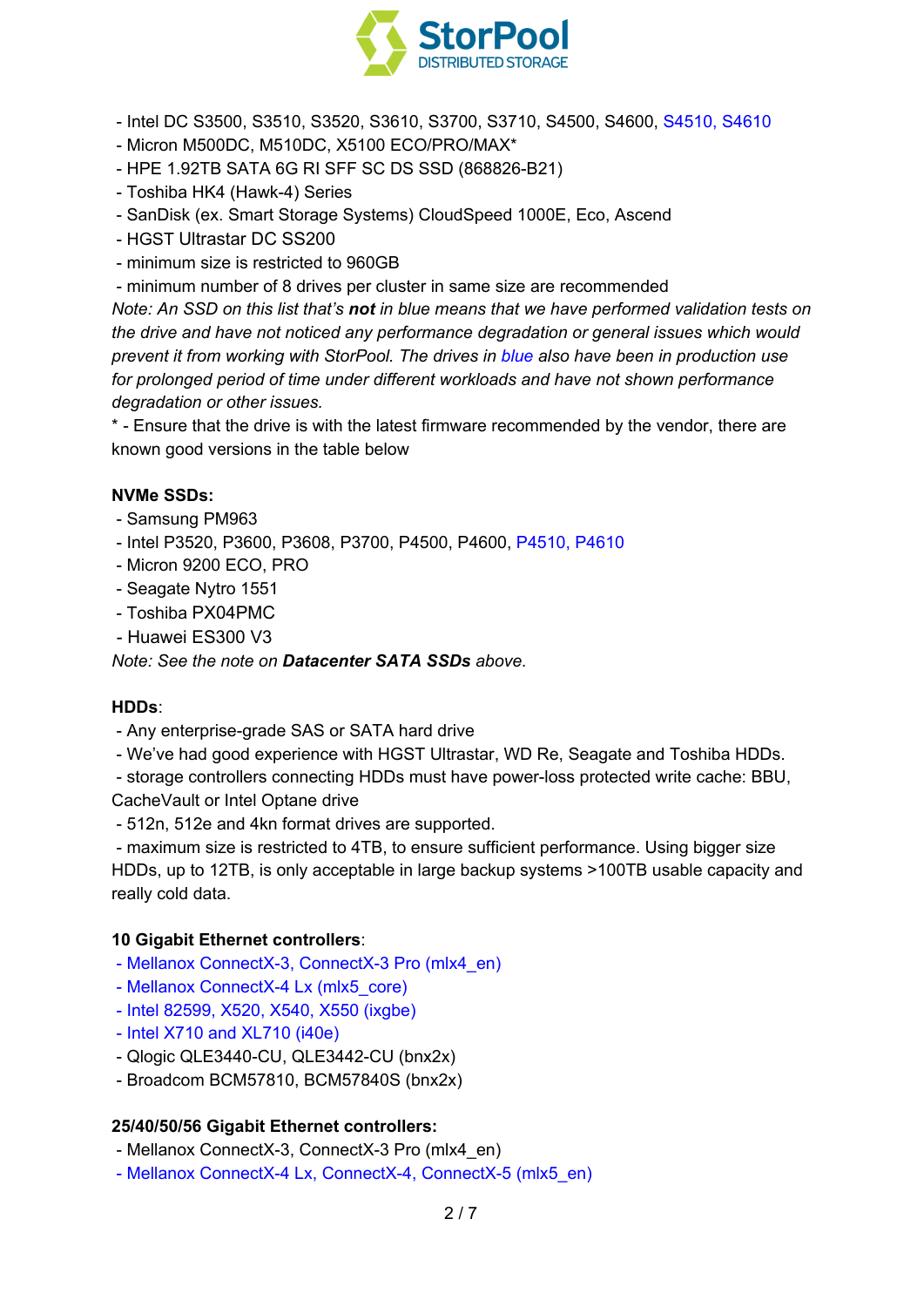

## - Intel XL710, XXV710 (i40e)

#### **Ethernet Switches:**

- StorPool works with any standards-compliant 10/25/40/50/56/100 GbE switch with jumbo frames and flow control

- Mellanox SX1012, SX1016, SN2010, SN2100B, SN2100, SN2410, SN2700

- Dell S4810, S6000

## **2. Network/fabric architectures**

- Flat Ethernet networks
- Routed leaf-spine datacenter ethernet networks
- Ethernet with RDMA RoCE, RoCEv2

Gigabit Ethernet networks are not supported.

For deployments utilizing the StorPool native protocol, 2 network ports per storage node are required.

For deployment utilizing iSCSI, 4 network ports per storage node are required.

## **3. Firmware versions**

All network controllers, storage controllers, and SSDs must run the latest known-stable version of firmware available from the vendor. This is to prevent occurrence of known firmware bugs. Note that the latest stable might not always be the latest available version.

Known good versions for some devices:

| Broadcom/Avago/LSI 2008,2108,2208,2308<br>and 2116-based controllers | 19.00.00.00            |
|----------------------------------------------------------------------|------------------------|
| Broadcom/Avago/LSI 3008                                              | 12.00.02.00            |
| Broadcom/Avago/LSI 3108                                              | 4.650.00-6223          |
| Broadcom/Avago/LSI 3ware 9690SA-4I                                   | FH9X 4.10.00.027       |
| HP HBA H240                                                          | Firmware Version: 4.52 |
| HP Smart Array P840ar                                                | Firmware Version: 4.52 |
| Micron M500DC                                                        | 0144                   |
| Micron M510DC                                                        | 0013                   |
| Micron X5100 Eco 1.92T                                               | D0MU037                |
| Micron 5100 Pro 960GB                                                | <b>D0MU042</b>         |
| Micron 5100 Pro 1920GB                                               | <b>D0MU051</b>         |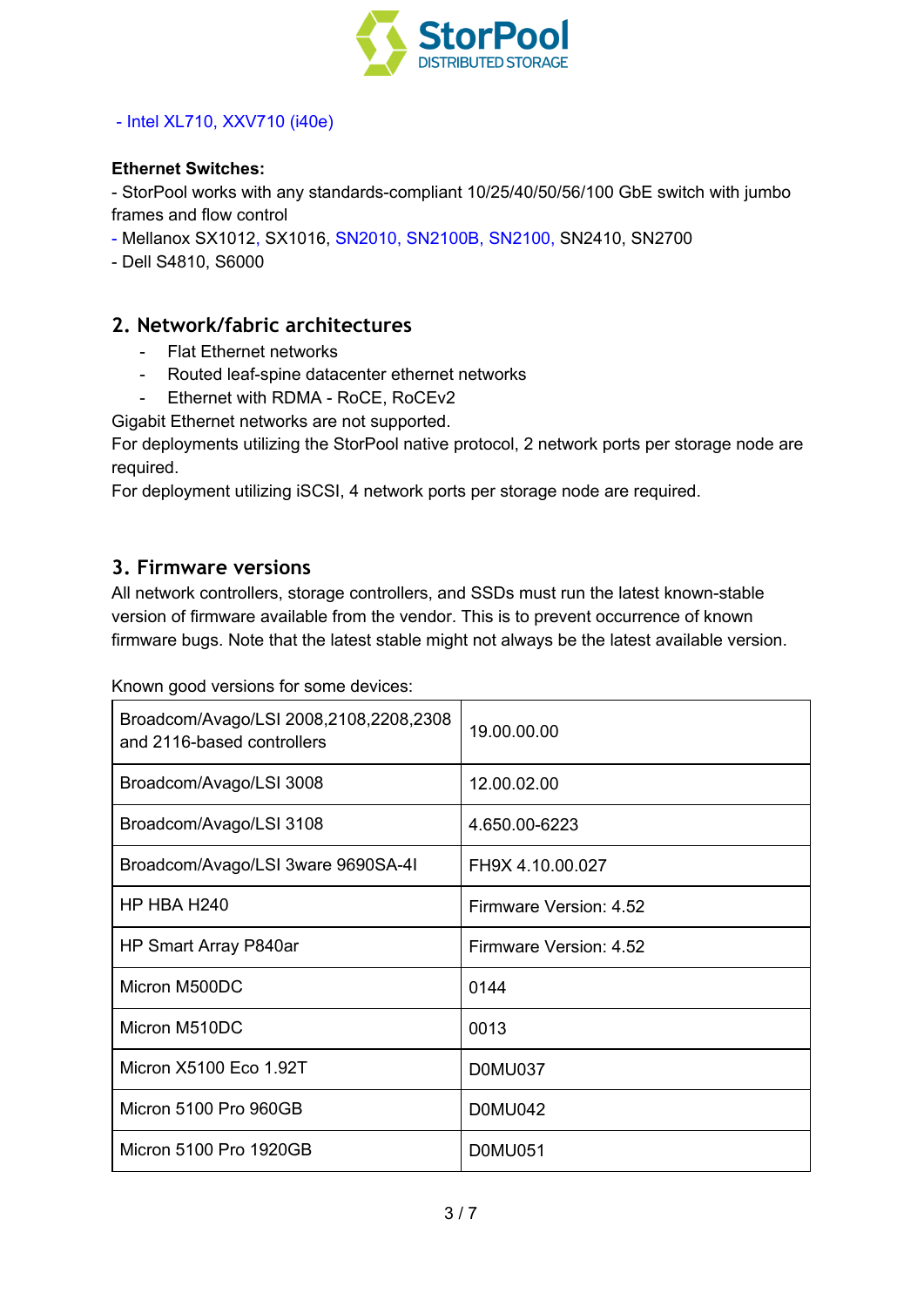

| Intel S3500 | D2012370 |
|-------------|----------|
|             |          |

# **4. Example storage cluster configurations**

The following hardware configurations cover the requirements outlined above and are common among StorPool customers.

## **4.1 Example hardware configuration for dedicated storage - All-SSD pool**

- 3 copies on SSDs
- Distribute drives evenly across 3 servers
- 720 000 IOPS (random read) and <0.2 ms latency!

- Quoted usable space is before gains from snapshots/clones, thin provisioning and zeroes detection.

#### - 24x 3.84 TB SSDs - 27.9 TB usable (3x 10-bay nodes)

- other combinations and sizes are possible

| <b>Chassis</b>    | CSE-116TQ-R700CB - 10-bay 2.5"                |    |
|-------------------|-----------------------------------------------|----|
| Motherboard       | <b>X11SSL-CF</b>                              |    |
| <b>CPU</b>        | E3-1220v6                                     |    |
| <b>RAM</b>        | 16 GB DDR4-2400 ECC UDIMM                     | 6  |
| <b>NIC</b>        | Mellanox MCX4121A-ACAT - 2x 10/25GbE SFP+     |    |
| <b>Boot drive</b> | SATA SSD 240GB                                |    |
| Pool drive        | 3.84 TB datacenter SATA SSD, e.g. Intel S4510 | 24 |

#### **4.2 Example hardware configuration for dedicated storage - All-NVMe pool**

- 3 copies on NVMe SSDs
- Distribute drives evenly across 3 servers
- 2 400 000 IOPS (random read) and <0.15 ms latency!

- Quoted usable space is before gains from snapshots/clones, thin provisioning and zeroes detection.

## - 30x 8 TB NVMe SSDs - 72.7 TB usable (3x 10-bay nodes)

- other combinations and sizes are possible

| Barebone   | SUPERMICRO AS-1113S-WN10RT                 |    |
|------------|--------------------------------------------|----|
| <b>CPU</b> | AMD EPYC Naples SP3 16C/32T 7351P 2.4G 64M |    |
| <b>RAM</b> | 16 GB DDR4 ECC RDIMM                       | 24 |
| Boot drive | M.2 NVMe SSD, e.g. Intel P4101             |    |
| <b>NIC</b> | Mellanox MCX4121A-ACAT - 2x 10/25GbE SFP+  |    |
| Pool drive | 8 TB NVMe U.2 SSD e.g. Intel P4510         | 30 |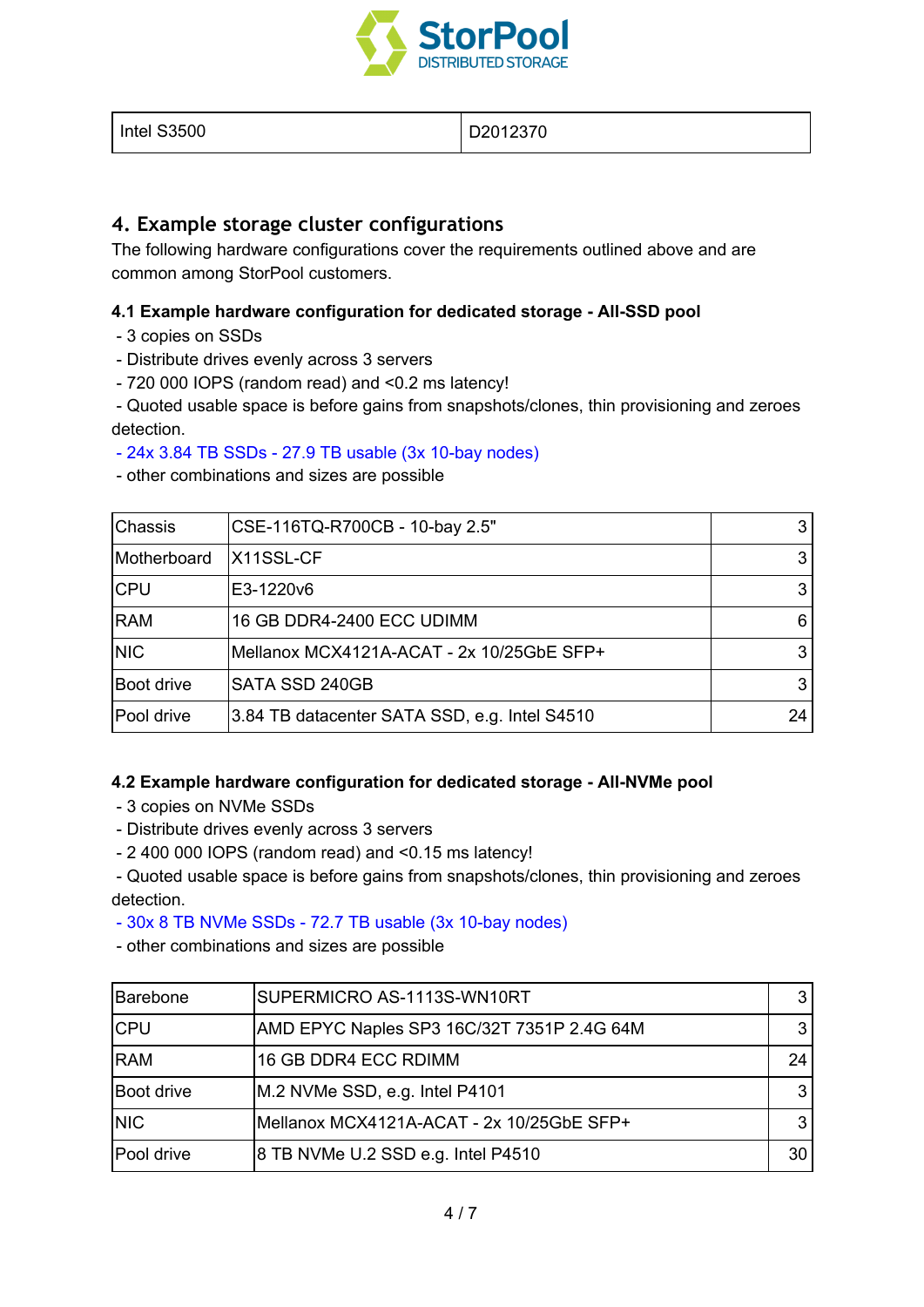

## **4.3. Example hardware configuration for dedicated storage - NVMe SSD-Hybrid pool**

- 1 copy on NVMe SSDs and 2 spare copies on HDDs

- Total space on HDDs is two times the space on SSDs
- Distribute drives evenly across 3+ servers

- 360 000 IOPS (random read) and <0.15 ms latency! The performance of an all-flash array at a fraction of the cost.

- Quoted usable space is before gains from snapshots/clones, thin provisioning and zeroes detection.

- 6x 4TB NVMe SSDs, 24x 2TB HDDs - 21.8 TB usable (3x 12-bay nodes)

- other combinations and sizes are possible

| Chassis     | CSE-826BAC4-R920LPB - 12-bay 4x U.2                    |    |
|-------------|--------------------------------------------------------|----|
| Motherboard | X11SPH-nCTPF (LSI3008, 2x10G SFP+, 2x OCuLink, 1x m.2) | 3  |
| <b>CPU</b>  | Intel® Xeon® Silver 4110 - 8 cores @ 2.4 GHz           |    |
| <b>RAM</b>  | 16 GB DDR4-2400 ECC RDIMM                              | 6  |
| Boot drive  | M.2 NVMe SSD, e.g. Intel P4101                         | 3  |
| <b>NIC</b>  | Mellanox MCX4121A-ACAT - 2x 10/25GbE SFP+              | 3  |
|             | Pool drive NVMe   4 TB NVMe U.2 SSD e.g. Intel P4510   | 6  |
|             | Pool drive HDD   2TB Enterprise SATA HDD               | 24 |

# **4.4. Example hardware configuration for hyper-converged system - NVMe SSD-Hybrid pool**

- 222 delivered dedicated vCPUs, excluding resources for Host OS and hyperconverged storage system (3 active nodes + 1 standby)

- 1152 delivered GB RAM (3 active nodes + 1 standby)
- 1 copy on NVMe SSDs and 2 spare copies on HDDs
- Total space on HDDs is two times the space on SSDs
- Distribute drives evenly across 3+ servers

- 480 000 IOPS (random read) and <0.15 ms latency! The performance of an all-flash array at a fraction of the cost.

- Quoted usable space is before gains from snapshots/clones, thin provisioning and zeroes detection.

- 8x 4TB NVMe SSDs, 32x 2TB HDDs - 29.1 TB usable (4x 12-bay nodes)

- other combinations and sizes are possible

| <b>Chassis</b> | CSE-826BAC4-R920LPB - 12-bay 4x U.2 |  |
|----------------|-------------------------------------|--|
| Motherboard    | IX11DPH-I                           |  |
| <b>ICPU</b>    | Xeon Gold 6138 - 20 cores @ 2.7 GHz |  |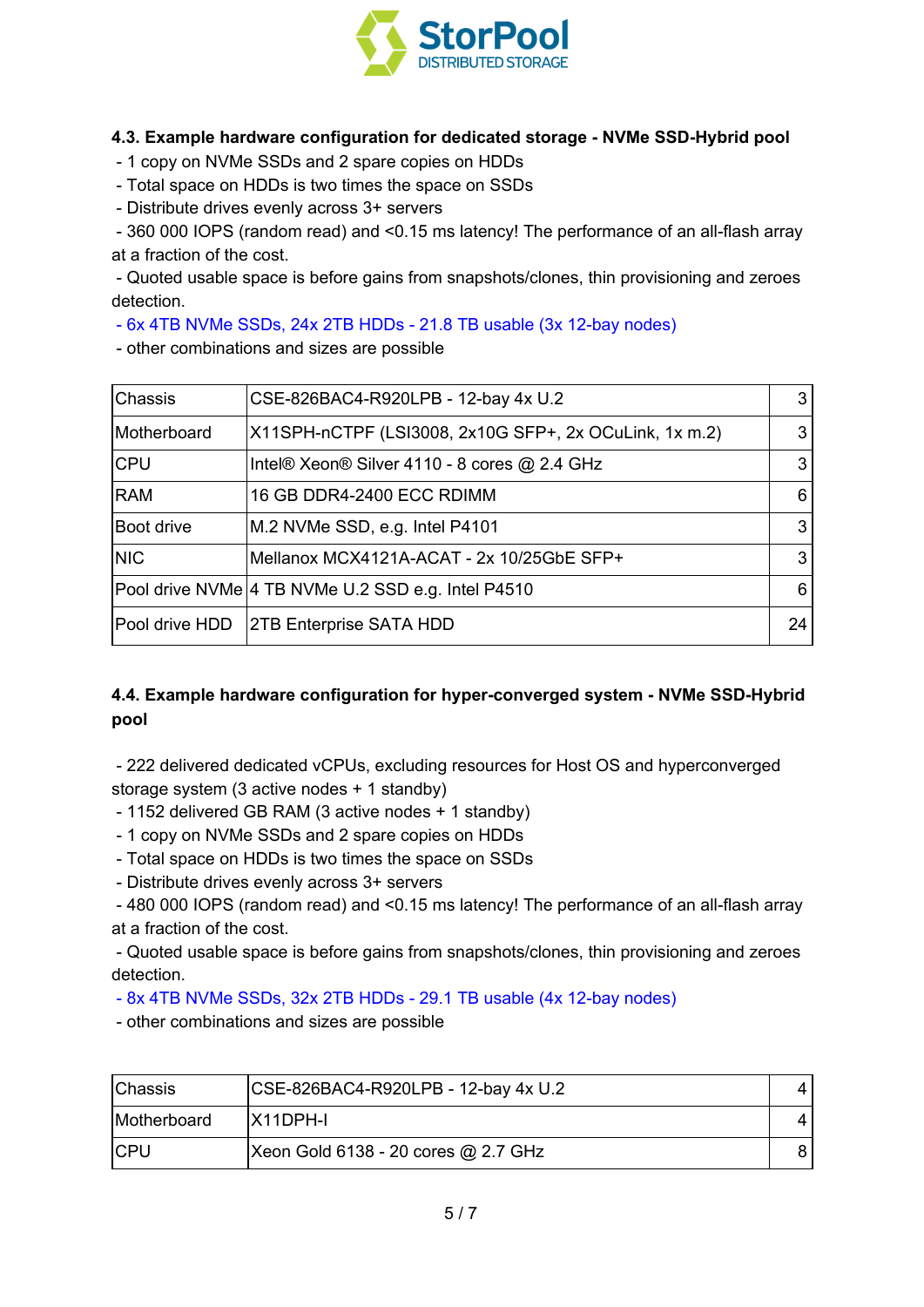

| <b>RAM</b>        | 32 GB DDR4-2666 ECC RDIMM                          | 48 |
|-------------------|----------------------------------------------------|----|
| NVMe contr.       | AOC-SLG3-4E4T                                      |    |
| <b>NIC</b>        | Mellanox MCX4121A-ACAT - 2x 10/25GbE SFP+          |    |
| <b>Boot drive</b> | M.2 NVMe SSD, e.g. Intel P4101                     |    |
|                   | Pool drive NVMe 4 TB NVMe U.2 SSD e.g. Intel P4510 | 8  |
| Pool drive HDD    | <b>2TB Enterprise SATA HDD</b>                     | 32 |

## **4.5. Other configurations**

Several other configurations have been omitted from this guide for brevity.

- SATA SSD-Hybrid
- HDD-Only
- Reverse Hybrid (2 copies on SSD and 1 copy on HDD)

Please contact StorPool support to obtain a full solution design for your use-case.

# **5. Operating systems**

- CentOS 6, 7
- Debian 9
- Ubuntu 16.04 LTS, 18.04 LTS
- VMware ESXi 6.5 (host only, through iSCSI)

- If you are using another Linux distribution, e.g. RHEL, OEL, SuSE, just let us know. We can support StorPool on all Linux distributions with good build and packaging systems.

- x86\_64 (amd64), ARM and Power architectures are supported

# **6. Cloud management systems and hypervisors**

- OpenStack/KVM, OpenNebula/KVM, OnApp/KVM, CloudStack/KVM
- OpenStack/Hyper-V (through iSCSI)
- VMware Hypervisor with VMFS (through iSCSI)
- Proxmox, XenServer, XCP-NG (through iSCSI)
- Custom cloud management systems through StorPool API

# **7. Burn-in test**

Hardware must pass a burn-in stress test before installing StorPool.

# **8. Stable server booting**

When a server is restarted for whatever reason (e.g. power outage, administrator typed "reboot" at the console) it must get back up without human intervention.